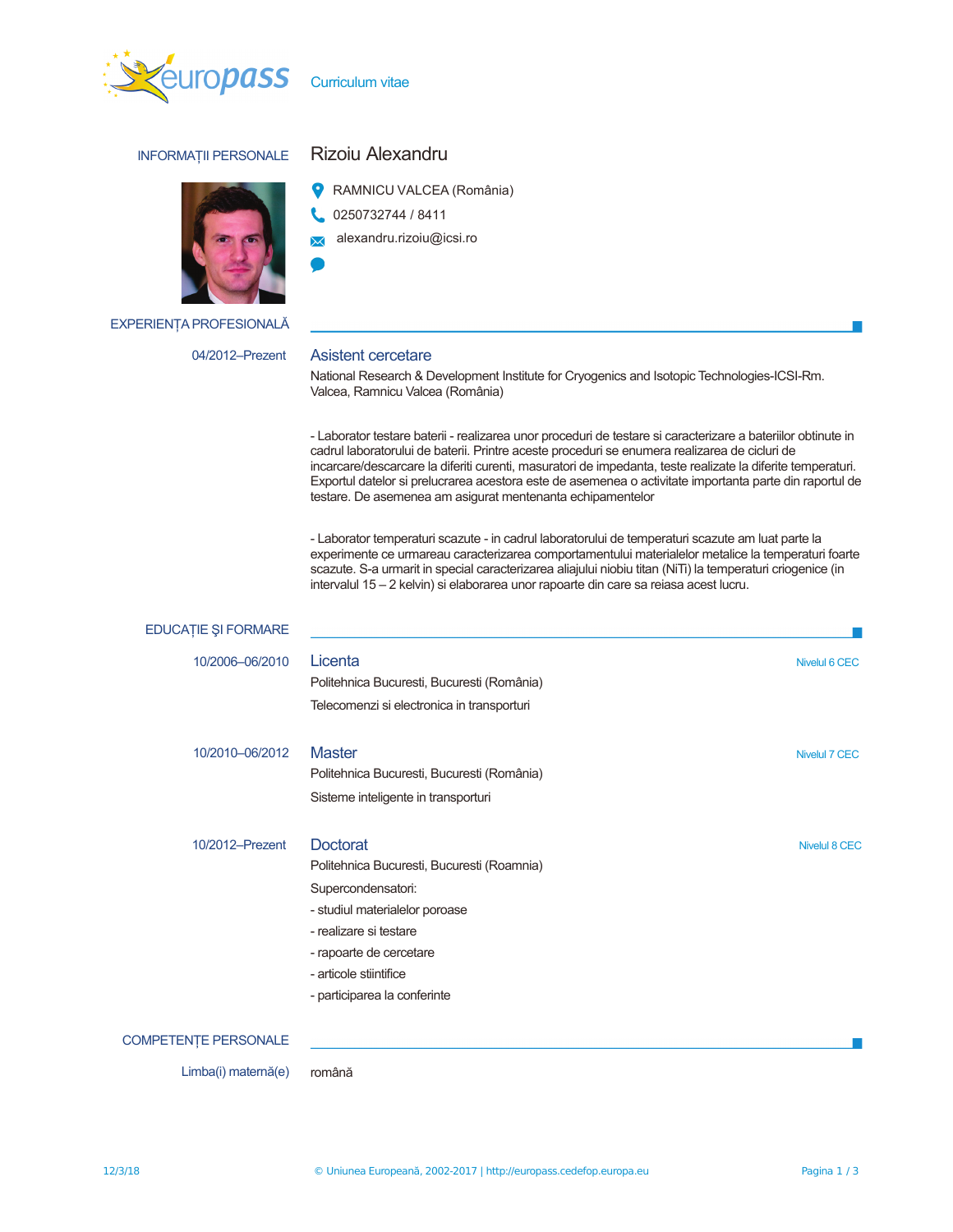

# **Curriculum vitae**

| Alte limbi străine cunoscute              | <b>ÎNTELEGERE</b>                                                                                                                                                          |                | <b>VORBIRE</b>                |                     | <b>SCRIERE</b> |
|-------------------------------------------|----------------------------------------------------------------------------------------------------------------------------------------------------------------------------|----------------|-------------------------------|---------------------|----------------|
|                                           | <b>Ascultare</b>                                                                                                                                                           | <b>Citire</b>  | Participare la<br>conversatie | <b>Discurs oral</b> |                |
| engleză                                   | C <sub>2</sub>                                                                                                                                                             | C <sub>2</sub> | C <sub>1</sub>                | C <sub>1</sub>      | C <sub>1</sub> |
|                                           | Niveluri: A1 și A2: Utilizator elementar - B1 și B2: Utilizator independent - C1 și C2: Utilizator experimentat<br>Cadrul european comun de referință pentru limbi străine |                |                               |                     |                |
| Competente de comunicare                  | - bune aptitudini de comunicare                                                                                                                                            |                |                               |                     |                |
| Competente<br>organizationale/manageriale | - lucrez bine in echipa                                                                                                                                                    |                |                               |                     |                |
|                                           | - imi organizez eficient timpul                                                                                                                                            |                |                               |                     |                |
| Competente dobândite la locul de          | - bun management al timpului pentru un anumit task                                                                                                                         |                |                               |                     |                |
| muncă                                     | - organizarea spatiului de lucru                                                                                                                                           |                |                               |                     |                |
|                                           | - intocmirea unor protocoale clare de lucru                                                                                                                                |                |                               |                     |                |

| Competentele digitale | <b>AUTOEVALUARE</b>        |                            |                            |                           |                            |
|-----------------------|----------------------------|----------------------------|----------------------------|---------------------------|----------------------------|
|                       | Procesarea<br>informatiei  | Comunicare                 | Creare de<br>continut      | Securitate                | Rezolvarea de<br>probleme  |
|                       | Utilizator<br>experimentat | Utilizator<br>experimentat | Utilizator<br>experimentat | Utilizator<br>independent | Utilizator<br>experimentat |

Competențele digitale - Grilă de auto-evaluare

#### Permis de conducere  $A$  $B$

#### **INFORMATII SUPLIMENTARE**

1. Study of LiFePO4 Electrode Morphology for Li-Ion Battery Performance, Mihaela Buga, Constantin Bubulinca, Silviu Badea, Alexandru Rizoiu, Enache Stanica, Mihai Balan, Alexandru Ciocan, Mihai Varlam, under revision REV. CHIM (-), No. -/2018, ISSN: 00347752 2. Niobium Oxide Catalysts Obtained by DC Magnetron Sputtering for PEM Electrolysis Application, Daniela Ion-Ebrasu, Stanica Enache, Alexandru Rizoiu, Mihaela Filip, Silviu Preda, Mihai Varlam, Victor Fruth, Ioan Stefanescu, Progress of Cryogenics and Isotopes Separation, Vol. 20, issue 1/2017, ISSN: 1582-2575, pp. 25-34

3. A Hybrid Energy Storage System and Control Strategy for Stand-Alone Applications Using Renewable Energy Sources, Alexandru Ciocan, Mihai Balan, Mihaela Pislaru, Alexandru Rizoiu, Andrei Constantin, Progress of Cryogenics and Isotopes Separation, Vol. 20, issue 1/2017, ISSN: 1582-2575, pp. 79-86

4. Hybrid Energy Storage Systems For Renewable Energy Sources: Applications And Challenges, Alexandru Ciocan, Mihai Balan, Alexandru Rizoiu, Progress of Cryogenics and Isotopes Separation, Vol. 20, issue 2/2017, ISSN: 1582-2575, in press

5. Technical-economic analysis for an application where is aimed the energy storage supplied by a hybrid renewable energy sources system in a form of compressed air: Case study for a 30 kWh offgrid application, Alexandru Ciocan, Alexandru Rizoiu, Conference Volume "Stiinta moderna si energia - Producerea, Transportul si utilizarea energiei", ISSN: 2066-4125, 2017, Cluj Napoca, Romania.

6. Behind the Practical Challenges of Lithium-Ion Cell Manufacturing Process at ROM-EST, Mihaela Buga, Radu Ene, Alin Chitu, Alexandru Rizoiu, Mihai Balan, Progress of Cryogenics and Isotopes Separation, Vol. 20, issue 2/2017, ISSN: 1582-2575, pp. 87-98

7. Hybrid Energy Storage Systems for Renewable Energy Sources: Applications and Challenges, Alexandru Ciocan, Mihai Balan, Alexandru Rizoiu, Progress of Cryogenics and Isotopes Separation,